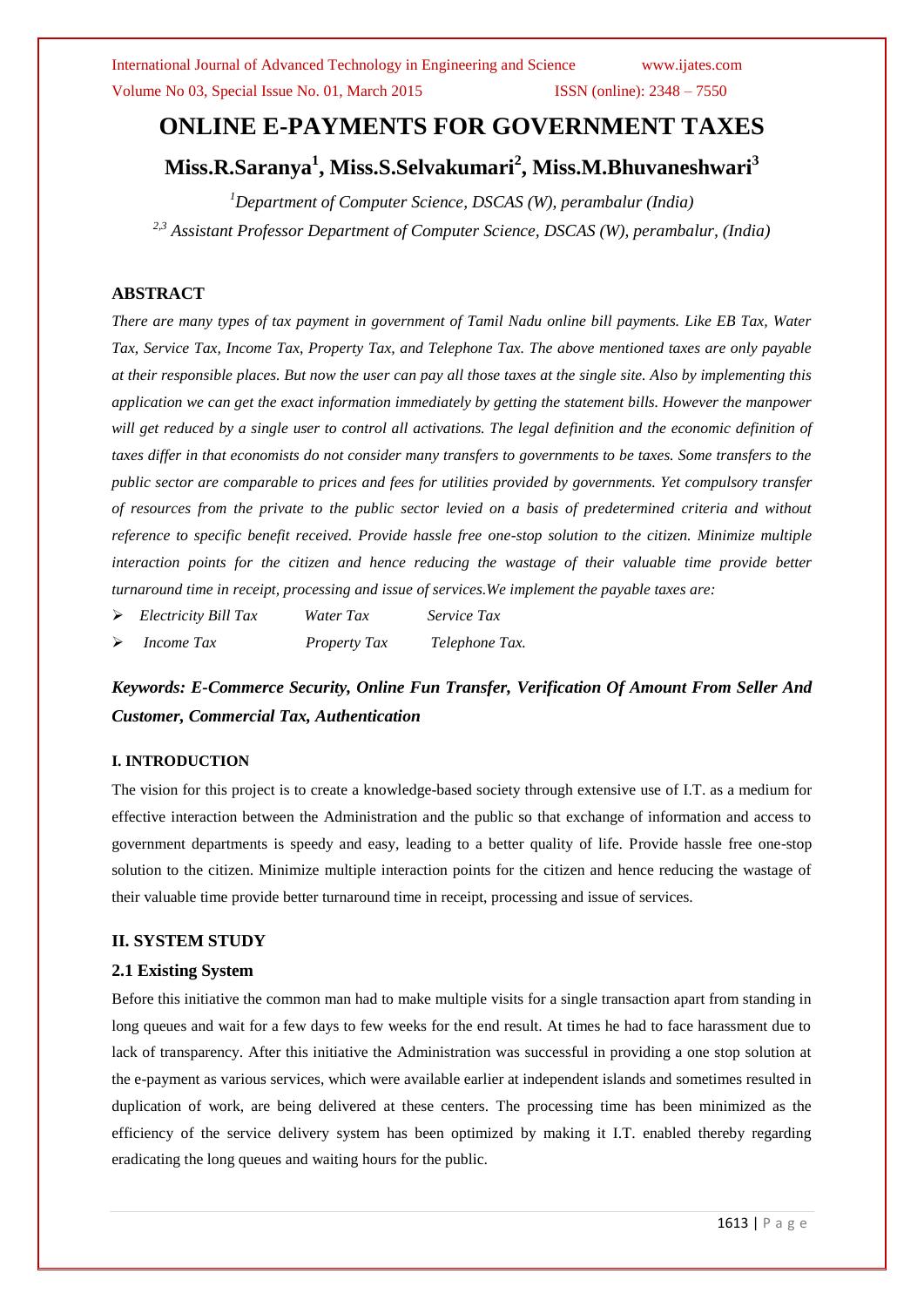International Journal of Advanced Technology in Engineering and Science www.ijates.com

# Volume No 03, Special Issue No. 01, March 2015 ISSN (online): 2348 – 7550

#### **2.1.1 Disadvantages**

- $\triangleright$  Time Consuming process
- $\blacktriangleright$  Lack of transparency.

#### **2.2 Proposed System**

E-Payment facility of Central Excise and Services Tax is a part of the e-Government initiatives. The issue of online payment of Central Excise and Service Tax through the internet portals of various banks had been under consideration. The system requirements, methodology and suggested process flow was developed, without having any implication of the existing procedure of the executive and accounting agencies of the Department, and given to banks for suggesting the solutions. While most of the banks have intimated their acceptance of providing this option, and are developing the solutions at their IT Departments, 7 Banks have so far come up with the necessary software.

#### **2.2.1 Advantages**

- $\triangleright$  Facility is available 24 X 7 bases.
- $\triangleright$  One can pay on behalf of the firm, company and others.
- $\triangleright$  Online payment of taxes, no more queues and waiting.
- $\triangleright$  Filling of one single challah.
- $\triangleright$  Instant cyber receipts for payments made.

# **III. SYSTEM ARCHITECTURE**



#### **IV. MODULES**

- $\blacktriangleright$  Administrator
- $\triangleright$  Employees Page
- Customer Registration
- Electricity Board
- > Telephone Bill
- $\triangleright$  Water Tax
- $\triangleright$  Real Property Tax
- $\triangleright$  Income Tax
- $\triangleright$  Service Tax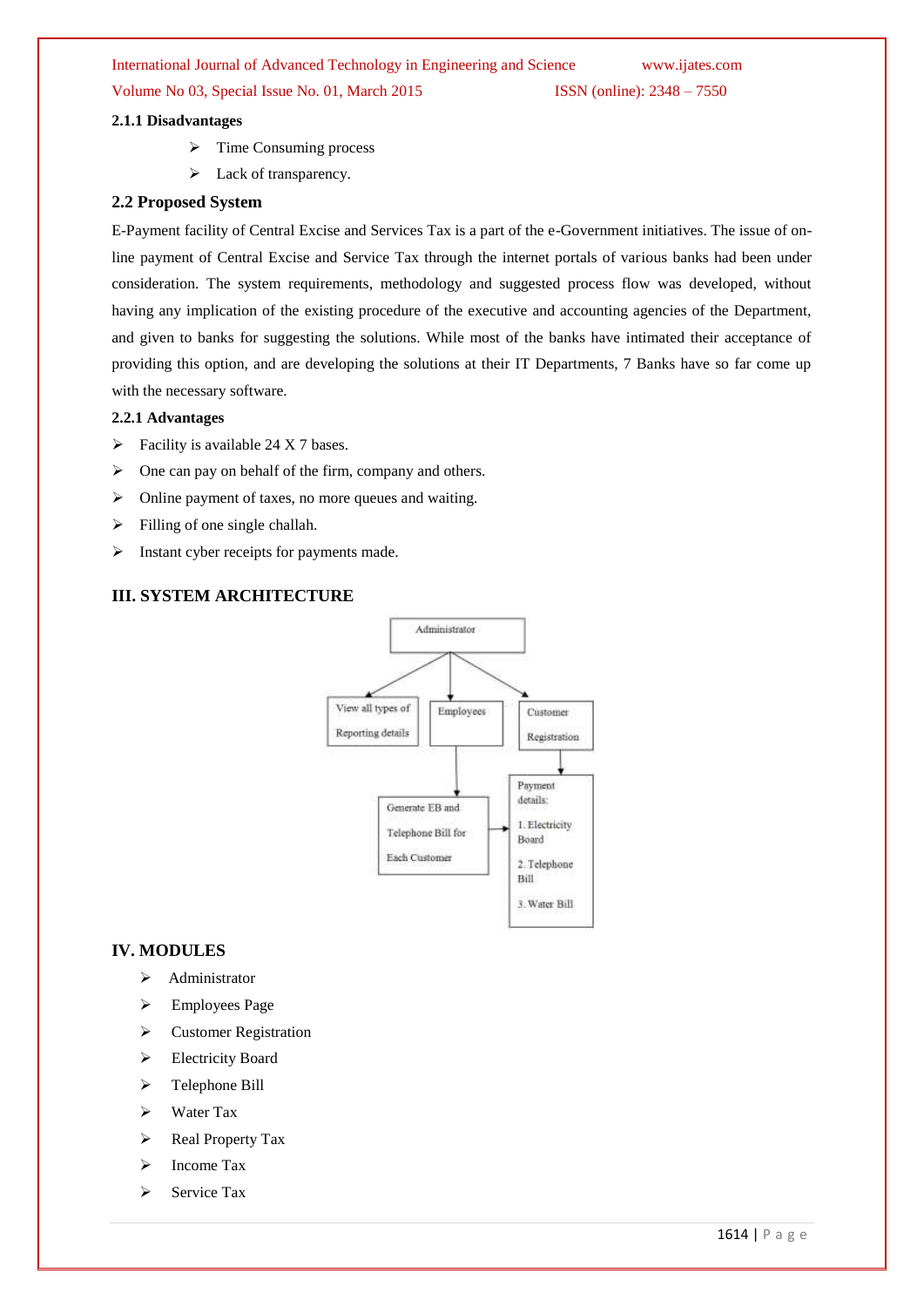# Volume No 03, Special Issue No. 01, March 2015 ISSN (online): 2348 – 7550

#### **V. MODULES DESCRIPTION**

#### **5.1 Administrator**

The role includes the development and design of database strategies, monitoring and improving database performance and capacity, and planning for future expansion requirements. Co-ordinate and implement security measures to safeguard the database. The duty or duties of an administrator in exercising the executive every functions of this position. The performance and operations and thus the making or implementing of a major decision. Administration can be defined as the universal process of organizing people and resources efficiently so as to direct activities toward common goals and objectives.



#### **5.2 Employees Page**

A person who is generates to provide services to a government bills on a regular basis work for compensation.



## **5.3 Customer Registration**

When you first access a site store, you see a 'Register' link at the top of the screen next to the Login field. The fields in this scenario relate to the registration form that customers complete in order to become a registered user of the site.



## **5.4 Electricity Board**

View Current Bill (Full Bill). Go to the Bill & Payments page in my account & transfer amount. An e-payment transaction may be defined as one in which monetary value is transferred electronically or digitally between two entities. However it is obvious that any payment that is not transacted by paper based instruments is considered e-payment transactions.

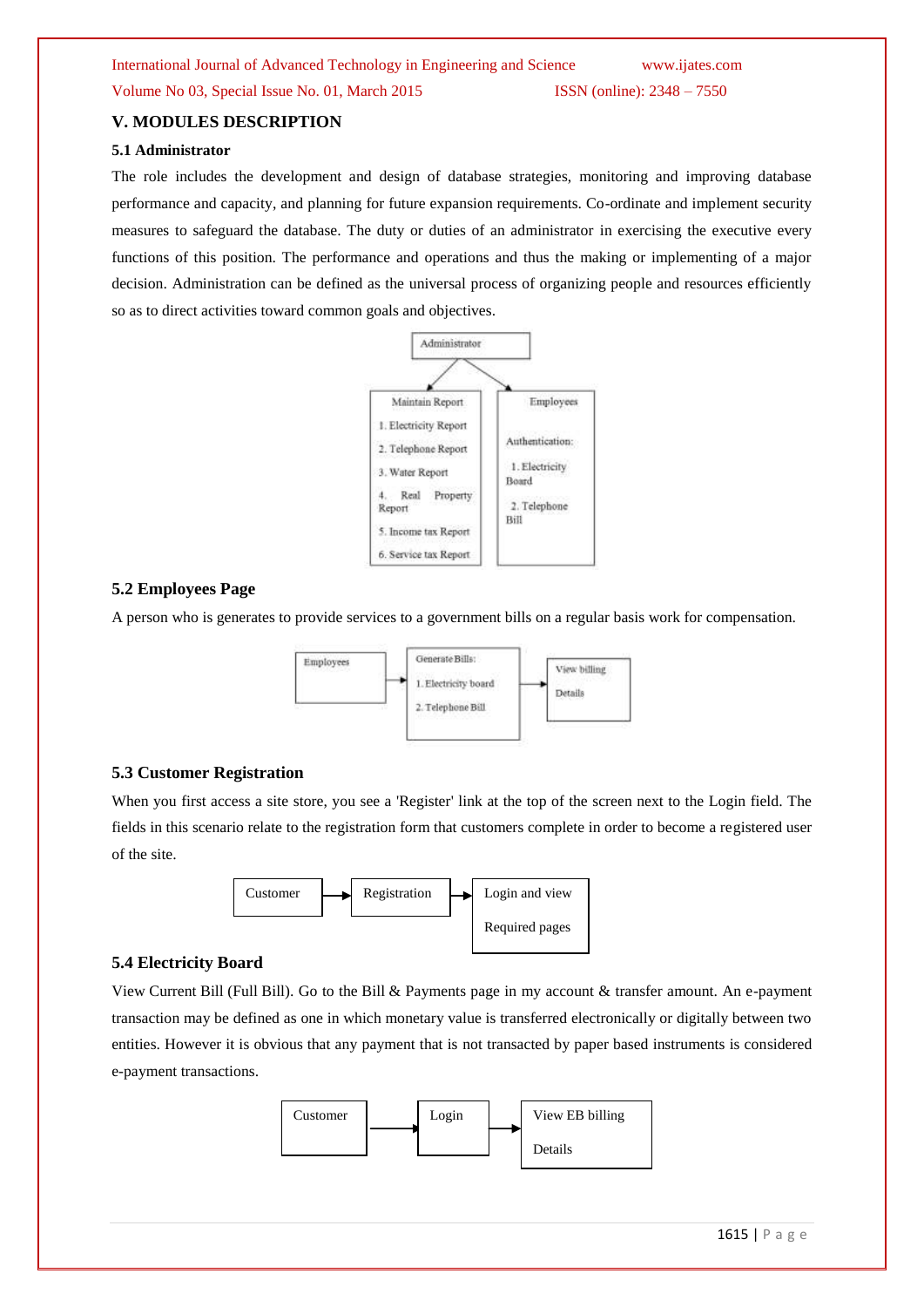International Journal of Advanced Technology in Engineering and Science www.ijates.com

# Volume No 03, Special Issue No. 01, March 2015 ISSN (online):  $2348 - 7550$

#### **5.5 Telephone Bill**

To which all telephone numbers of a customer (subscriber) are charged in a consolidated telephone bill, instead of showing charges under each telephone number. Also called billed telephone number.



## **5.6 Water Tax**

Water tax payments for every six months pay in online. To view your account information or pay your bill you will need to provide a valid account number. This number can be located on a printed copy of your water bill. If you would like to store your account information you will first need to create an account.



#### **5.7 Real Property Tax**

Real property is property that includes land and buildings, and anything affixed to the land. For a business, real property would include warehouses, factories, offices, and other buildings owned by the business. Real property only includes those structures that are affixed to the land, not those which can be removed, such as equipment.



#### **5.8 Income Tax**

This module is determined by applying a tax rate, which may increase as income increases, to taxable income as defined. Individuals and corporations are directly taxable, and estates and trusts may be taxable on undistributed income. Partnerships are not taxed, but their partners are taxed on their shares of partnership income. Residents and citizens are taxed on worldwide income, while nonresidents are taxed only on income within the jurisdiction. Several types of credits reduce tax, and some types of credits may exceed tax before credits. An alternative tax applies at the Federal and some state levels.

Taxable income is total income less allowable deductions. Income is broadly defined. Most business expenses are deductible. Individuals may also deduct a personal allowance (exemption) and certain personal expenses, including home mortgage interest, state taxes, contributions to charity, and some other items. Some deductions are subject to limits



# **5.9 Service Tax**

This module provided in relation to promotion or marketing of service provided by the client is leviable to service tax under business auxiliary service. Marketing or promotion means activities which are directed towards furtherance of sale.